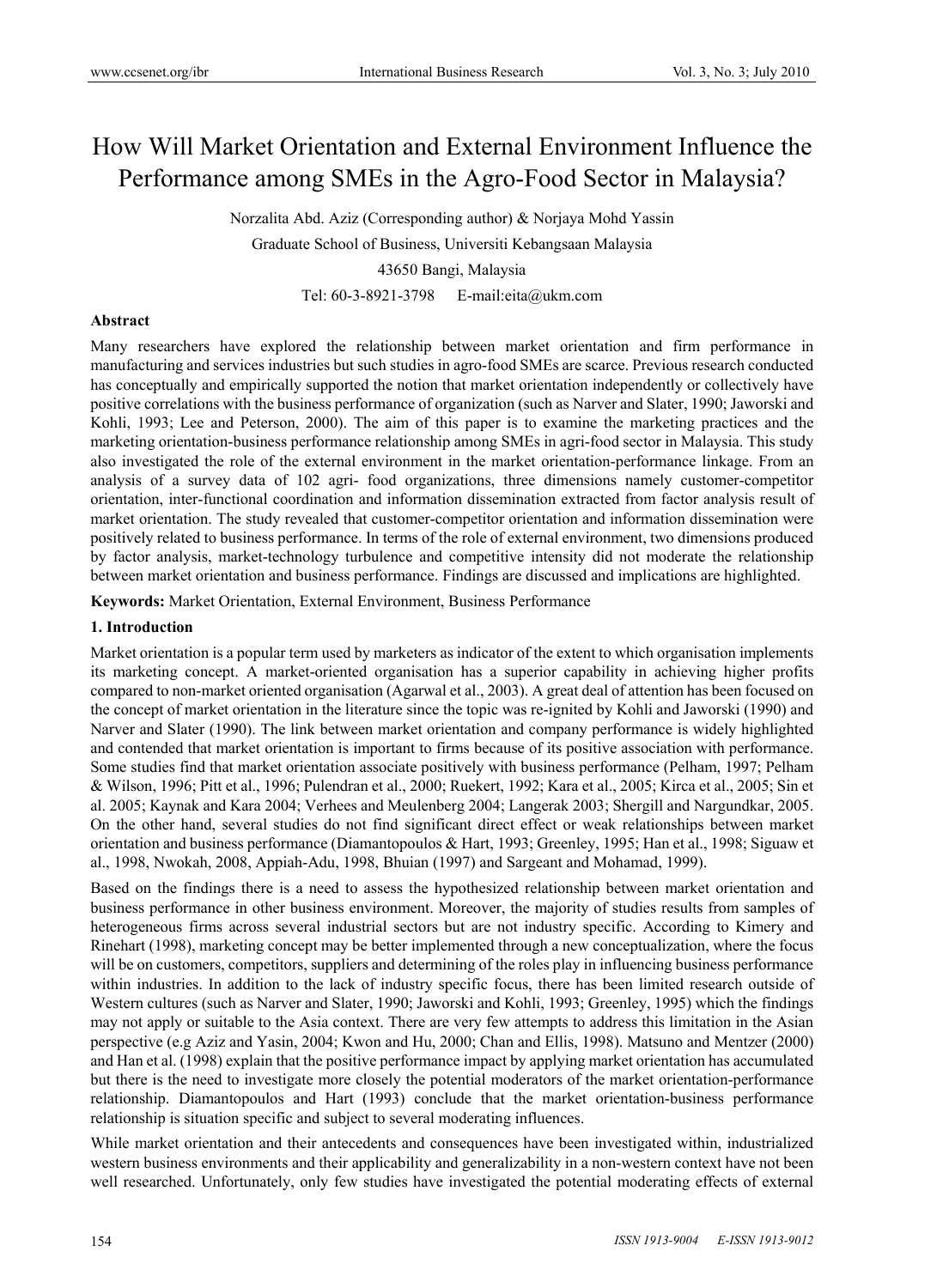environment on the business performance influence of market orientation. There is also a need to conduct a study on food and beverage oriented firms by obtaining perceptions from multiple respondents from firms, not just focus on the management assessment only (Agarwal et al., 2003). This study attempts to fill the gaps in the literature. Moreover, since the majority of existing studies have concentrated on the manufacturing sectors, this study extends the existing research to food and beverages industry namely local based companies in Malaysia.

The above underpins the importance of empirical examination of the concepts across regional boundaries and the need for Southeast Asia related perspective. By understanding and applying the concept of marketing orientation within the context of the food and beverages industry, the study will identify the role of marketing in the related organisations and its impact (if any) on food and beverage organizations. This study hopes to contribute to the understanding of market orientation practices in the food and beverage industry in developing country through the investigating of the moderating role of external environment/forces on market orientation - performance relationship. The study seeks to contribute to the knowledge concerning marketing orientation and business performance by applying the established model to food and beverage organisations in Malaysia. Anwar (2008) suggests that more research is needed to examine market orientation, the different kinds of effects the orientation may have over different periods of time and services. More over organization cannot assumed that market orientation in one company or culture work equally well in other countries with differentiation business cultures.

The primary purpose of the study is to contribute to the knowledge concerning market orientation and performance-competency concept by applying the established market orientation model in the food and beverage industry in Malaysia. The study also incorporated external environment as moderator on the business performance-competency effects of market orientation.

This study attempt to contribute to the literature by addressing the following research questions:

- What is the state of market orientation among Malaysian smaller agro-food companies?
- Do market orientation factors influence the business performance in smaller agro-food companies?

• Do environmental factors moderate the effects of market orientation on the business performance in smaller agro-food companies?

### **2. Literature Review**

Kohli and Jaworski (1990) proposed the label of 'market-orientation' appears to be preferable if compared to 'marketing orientation'. Shapiro (1988) proposed market-orientation as the participation of variety of departments rather than exclusively a concern of the marketing function in generating, disseminating and taking actions in response to market intelligence. Since 'market driven' and 'customer oriented' are treated in the same construct (Shapiro 1988), the label also is seen as focusing to markets which includes customers and other forces affecting the markets (Kohli & Jaworski 1990).Consistent with the above arguments, Kohli and Jaworski (1990) proposed three elements of market orientation which are (1) intelligence generation, (2) intelligence dissemination, and (3) responsiveness.

In intelligence generation, Kohli and Jaworski (1990) suggested market intelligence as the starting point of market orientation. Thus, analysis on exogenous factors affecting customer needs and preferences such as regulation, technology, competitors and other environmental forces is included in market intelligence. Such environmental scanning activities are included in market intelligence generation. Customers are also need to be properly identified. Besides customer surveys, market intelligence can be generated through formal and informal means (e.g., discussion with trade partners) in which sometimes involve in primary data collection or consulting secondary data sources.

The importance of market intelligence dissemination is to provide 'a shared basis for concerted actions' by different departments. One form of intelligence dissemination within an organization is through horizontal communication (Ziethemel, 1996). Finally, responsiveness is the action taken in response to the generation and dissemination of market intelligence. Findings by Kohli and Jaworski (1990) suggest that market intelligence and responsiveness includes target market selection, "designing and offering products/services that cater to their current and anticipated needs", and product promotion in getting favourable end-customer response.

A high level of market orientation is theorized to lead to a high level of organizational performance. A number of empirical studies test the relationship of market orientation and firms' performance. Some studies find that market orientation associate positively with business performance (e.g., Jaworski & Kohli, 1993; Pelham, 1997; Pelham & Wilson, 1996; Pitt et al., 1996; Pulendran et al., 2000; Ruekert, 1992; Kara et al., 2005; Kirca et al., 2005; Sin et al. 2005; Kaynak and Kara 2004; Verhees and Meulenberg 2004; Langerak 2003; Slater and Narver 1994; Shergill and Nargundkar, 2005).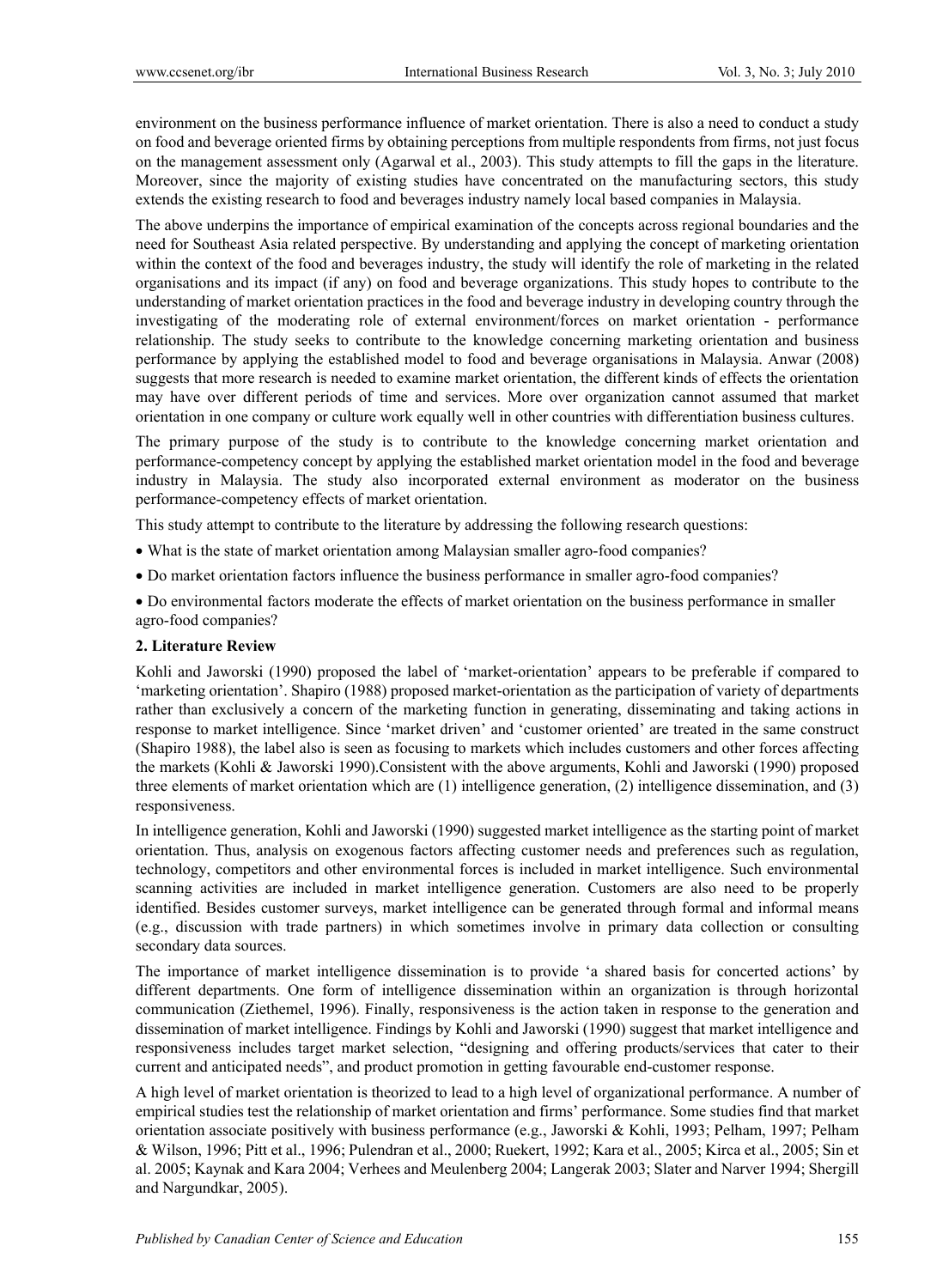The external environment in which organizations operate is complex and constantly changing; a significant characteristic of the external environment is competition (Wood *et al.,* 2000). Organizations that recognize the presence and intensity of competition have a greater tendency to seek out information about customers for the purpose of evaluation and to use such information to their advantage (Slater and Narver, 1994). Recognition of the threat from competition drives organizations to look to their customers for better ways to meet their needs, wants, and thereby enhances organizational performance (Wood and Bhuian, 1993). Accordingly, when competition is perceived as a threat by the organization, there is a greater tendency to adopt a market orientation (Wood *et al.,* 2000).

The perception of demand faced by the organization as under or over the capacity to serve also influences organizations' search for information. Demand under the organization's capacity to serve is a situation where the current demand for the organization's goods/services is below the desired demand level; demand over the organization's capacity to serve is where the current demand for the organization's goods/services is above the desired demand level or, more particularly, above the level that can be served (Wood *et al*., 2000). In theory, organizations faced with either under or over demand situations tend to seek out information about customers and modify their market offerings based on consumer data in order to improve or rectify the situation (Bhuian, 1992; Wood and Bhuian, 1993).

Given the disparity of findings, others have suggests that the relationship between market orientation and performance may be moderated by additional variables such as market or technological turbulence (Greenley, 1995; Han *et al*., 1998) and competitive intensity (Homburg and Pflesser, 2000; Jaworski and Kohli, 1993). This is strongly supported by the study conducted by Ellis (2006) who studied on a Meta analysis of market orientation and performance. The variations in results across the different regions, combined with the significant Q-statistics for the overall sample, Ellis suggested that moderators influence the market orientation-performance relationship.

There has been a long tradition of support for the assumption that environmental factors influence the effectiveness of organizational variables (Appiah-Adu, 1998). Indeed, several studies have investigated the association between different environmental factors and established the effects of moderating influences on organizational variables (e.g., Slater and Narver (1994; Jaworski and Kohli, 1993; Greenley, 1995 and Han et al., 1998). Researchers have argued that firms should monitor their external environment when considering the development of a strong market-oriented culture (Kohli and Jaworski, 1990). To determine the influence of the external environment on market orientation in transition economies, Golden *et al*. (1995) examined four factors: demand changes, product obsolescence, competitive pressures and product technology. These variables appear to mirror, respectively, four external factors, namely market growth=demand, market turbulence, competitive intensity and technological turbulence, which were identified as potential moderators of the market orientation–performance link by Kohli and Jaworski (1990).

#### **3. Research Model and Hypotheses**

Figure 1 shows the research model of this study. The framework assumes that market orientation has a direct and indirect link with business performance. This study also aims to determine the influence of external environment on the relationship between market orientation and business performance.

The literature seems to suggest that market-oriented firms are committed to deliver superior value to customers in order to achieve marketing competency. In general, previous studies have found a positive relationship between market orientation and business performance and that the firms are better of than their competitors in terms of their market competency (Narver & Slater, 1990; Pelham & Wilson, 1996). In the context of exporting firms' performance, Prasad, Ramamurthy, & Naidu, 2001) also found that market orientation has a positive influence on marketing competency.

The possibility of a moderating effect is consistent with a long tradition of support for the theory that environment moderates the effectiveness of organizational characteristics. According to Slater and Narver (1994), the competitive environment might affect the market orientation-performance relationship. Day and Wensley (1988) suggest that the competitive environment (the number and power of competitors) could affect the necessary focus of the intelligence generation activity within a given magnitude of market orientation. Kohli and Jaworski (1990) propose that the degree of market orientation is influenced by the market environment (i.e., market turbulence, competitive intensity, and technological turbulence), and two factors (supply-side factors and demand-side factors) moderate the relationship between market orientation and business performance.

The study suggests the following hypotheses are based on the factor analysis results: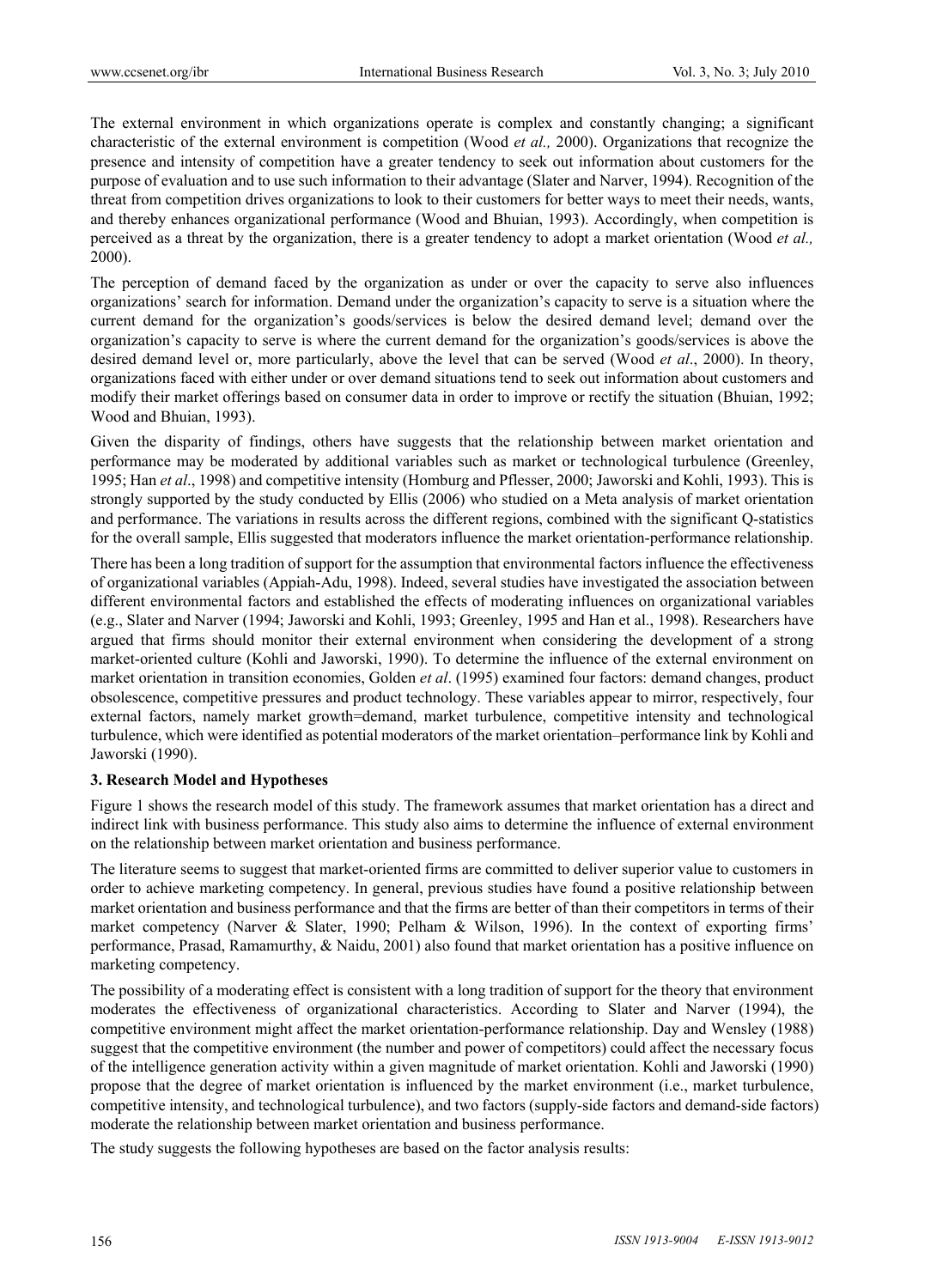H1 Customer-competitor orientation (a), inter-functional coordination (b) and information dissemination (c) is positively related to business performance.

H2 The positive relationship between customer-competitor orientation (a), inter-functional coordination (b) and information dissemination (c) is moderated by market and technology turbulence.

H3 The positive relationship between customer-competitor orientation (a), inter-functional coordination (b) and information dissemination (c) is moderated by competitive intensity.

## **4. Methodology**

### *4.1 Research Design*

The data used for this research was collected from the survey of 300 Malaysian agri-food organizations. The organizations were randomly selected from Malaysia Food and Beverage Manufacturers Directory. A total of 102 organizations completed the surveys, yielding a usable response rate of 34%. Since the main objective of this study is to clarify the domain constructs, the unit of analysis is conducted at the organizational level. The top management or the senior executives' perceptions are regarded as the main source of information because they are directly responsible for planning and management of the company. Self-administered questionnaires were distributed to the managers of the selected agri-food companies.

The data collection instrument is a structured questionnaire, which was first developed and pre-tested among a small group of respondents, who are academics and have significant expertise in marketing and financial services. The questionnaire contains two parts: Part I deal with the firm's perception of market orientation. These measurements were adopted from Narver and Slater's (1990). Ten items mainly adopted from Jaworski and Kohli (1993) measured external environment. All the items were measured using six-point Likert scale items with anchor points  $1 =$  strongly disagree and  $6 =$  strongly agree.

The business performance was measured using subjective approach and Dess and Robinson (1984) add that this approach is commonly used in research when it is impossible to obtain data (e.g. Greenlay, 1995; Slater and Narver, 1994). This approach consisted of asking respondents for their assessment of their company's performance competency. Miles and Snow (1978) explain that competency refers to an assessment of how well or poorly firms perform marketing related activities compared with their competitors.

Previous studies (e.g. Robinson and Pearce, 1988; Venkatraman and Ramanujam, 1986) that using both approaches subjective and objective measures found that subjective approaches were closely correlated with objective measures. It was measured using a 6-point Likert scale measured on a  $1$  = well below average to  $6$  = well above average, consisting of 10 items borrowed from Prasad et al. (2001), Jaworski and Kohli (1993) and Slater and Narver (1994). Most of the above items were adapted and modified to make items suitable for the study. The 6-point Likert scale was used to anchor each item statement was chosen in order to avoid the clustering of responses at the neutral point and remain non-committal (Quee, 2002).

Part II obtains information on the firms' characteristics in terms of number of employees, age, ownership, percentage of employment in market, market area responded, decision making orientation etc.

#### *4.2 Measures*

In order to ascertain whether the measures retained construct validity (i.e. measure what they are supposed to) an exploratory factor analysis using principal components and varimax rotation technique was conducted to examine the underlying dimension of market orientation and market competency. In determining the factor/s, common decision rules employed in empirical research were applied: (i) minimum eigenvalue of 1 (ii) KMO measure of sampling adequacy greater than 0.5 and the Bartlett's test of sphericity should be significant which indicate that the items for consumption factor are appropriate for factor analysis. (iii) minimum factor loading of 0.5 for each indicator variable. The cut-off value of 0.5 and higher is assigned such that only items with loadings of at least 0.50 are retained in order to obtain a power level at 80% at 0.05 significant levels (Hair *et al.,* 1998). Items with loadings exceeding 0.50 on two or more dimensions are removed and have to retest (King and Teo, 1996). (iv) simplicity of factor structure, and (v) exclusion of single item factor structure. v) reliability analysis is carried out to eliminate items that are not strongly related to other items in the construct and construct reliability was assessed using Cronbach's alpha. As suggested by Nunnally (1978), the reliability of a construct between 0.6 and 0.8 is acceptable.

#### **5. Findings and Discussions**

#### *5.1 Descriptive Statistic*

Table 1 shows the study sample comprises of 102 organizations which vary on such characteristics as company main business, ownership structure, age of company, number of employees, incentive scheme and quality and safety certification.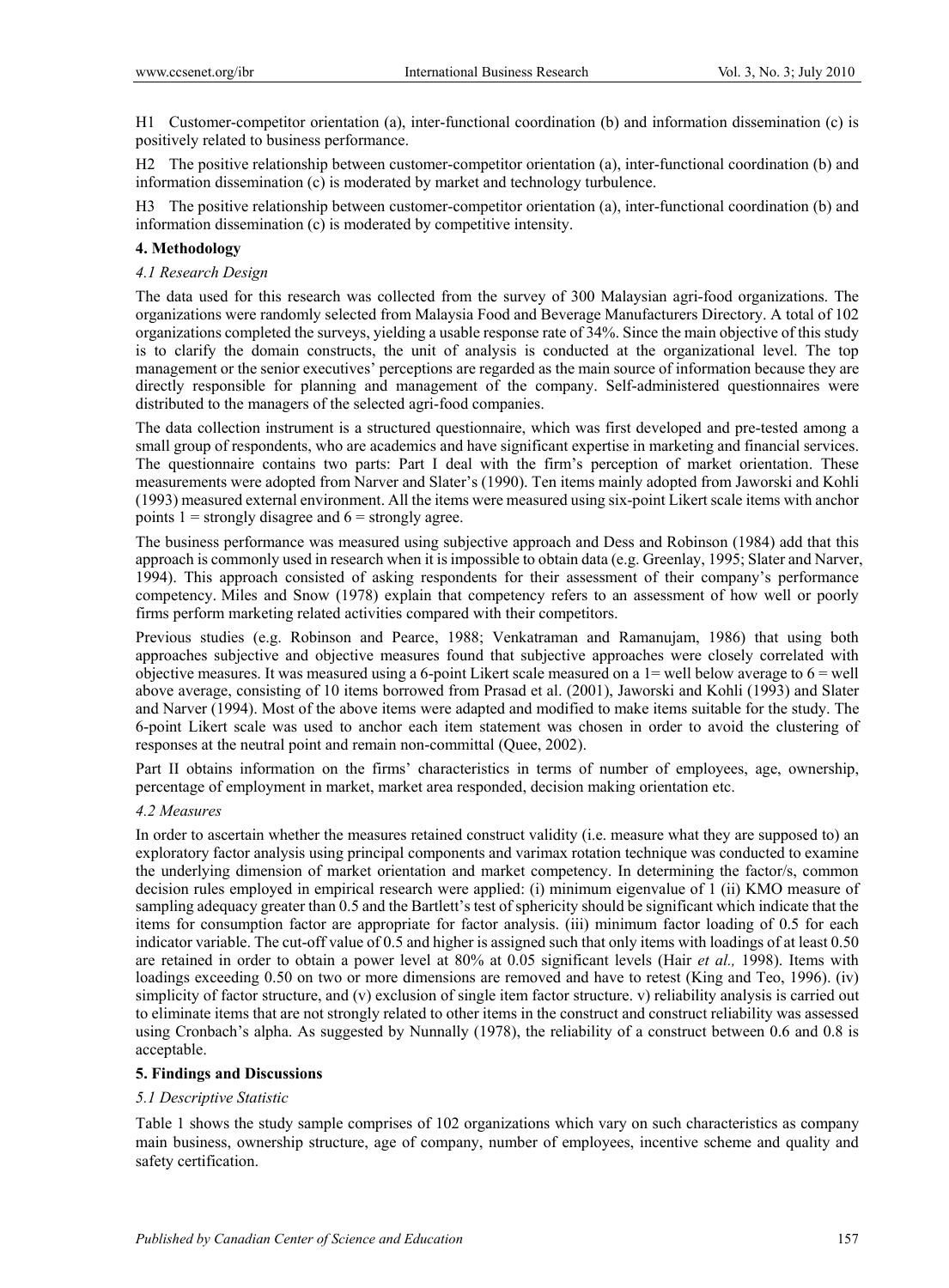The results shown in Table 2 indicates the highest score of respondents is on the statement of the company's objectives are driven by customer satisfaction with a mean score of 5.24 followed by the statement that the company is constantly monitor to serve customer needs (5.23) and the company is constantly create value for their customers (5.17). There is a substantial degree of agreement with all the statements.

#### *5.2 Factor Analysis.*

Table 3 shows the factor analysis results on market orientation construct resulted in three factors explaining 61.28% of the overall variance. Table 4 shows the factor analysis results on external environment that produced two distinct factors explaining 50% of the overall variance. One of the factors was excluded for further analysis because it has only a single item. Meanwhile, factor analysis conducted on business performance resulted of one significant component with eigenvalue of 3.466 that explained 69.32% of the overall variance.

#### *5.3 Regression Analysis*

The regression analysis, the variables were tested significant with  $(p<0.01)$  and F=6.964. The regression tests had presented R square of 0.176. Approximately 17.6% variations of business performance can be explained by customer-competitor orientation, inter-functional coordination and information dissemination. The adjusted  $\mathbb{R}^2$ value is 0.150. The multiple regression analysis indicates that customer-competitor orientation is positively related to business performance with the beta value of 0.299, significant at  $p<0.05$ , 95% degree of confidence. This supported the study done by Day and Wensley (1988), Narver and Slate (1990), emphasized the significance of customers and competitors for business success. Information dissemination also found significant at p<0.10-a 90% degree of confidence. The beta value of information dissemination  $(\beta=0.179)$  indicates that the independent variable is positively related to business performance. Inter-functional coordination was found not to be significant. Hence, Hypothesis 1a and 1c was accepted at  $p<0.05$  and  $p<0.10$  respectively. Hypothesis 1b was rejected.

Previous studies have shown that organizations that employed a market orientation approach relatively achieve a better business performance. The most significant predictor of the performance measure in this study is customer and competitor orientation followed by information dissemination. The study's result validate the other findings in the literature as those Atuahene-Gima, 1996; Dend and Dart, 1994; Deshpande et al., 1993; Egeren and O'Connor, 1998; Horng and Chen, 1998; Jaworski and Kohli, 1993; Kumar et al 1998; Kara et al., 2005; Kaynak and Kara 2004; Kirca et al, 2005; Langerak 2003; Matear et al, 2002. Megicks and Warnaby, 2008; Narver and Slater, 1990; Ngai and Ellis, 1998; Pelham, 1997; Pelham & Wilson, 1996; Pitt et al., 1996; Pulendran et al., 2000; Raju et al, 1995; Ruekert, 1992; Sin et al. 2005; Slater and Narver 1994 and Verhees and Meulenberg 2004. This implies that organizations need to be customer and competitor oriented and need to disseminate information to perform well in business.

This study investigates the role of external environments integration in the linkage between market orientation variables and business performance, labelled as market-technology turbulence and competitive intensity. The market-technology turbulence did not improve the strength of the influence of customer-competitor orientation and information dissemination toward business performance. Therefore, hypothesis 2a and 2c were not supported by the present study as shown in Table 5.

Table 6 shows the hierarchical regression result, the competitive intensity as a moderator in the relationship between customer & competitor orientation, information dissemination and business performance. The hierarchical regression tested hypotheses 3a, and 3c. The hierarchical regression shows that competitive intensity did not moderate the relationship between both market orientation variables and business performance Thus hypotheses 3a and 3c were rejected. The findings of our study do not support the study of Day and Wensley (1988), Doyle and Wong (1996), Gray et al. (1998), Greenley 1995), Narver and Slater (1994).

This study has contributed to our understanding of the interplay between market orientation and business performance with investigating on the role of external environment. Our findings manifest that business performance is affected by customer-competitor orientation and information dissemination. The study also found that market-technology turbulence and competitive-intensity do not moderate the relationship between customer-competitor orientation and business performance as well as the relationship between information dissemination and business performance.

In managerial decision-making, it is important for the decision should proactively seek new ideas and ability to consider options and select an appropriate one. Which this involves motivation in evaluating the different options in relation to company operation, creativity is assessing priorities, eliminating irrelevant or incompatible ideas. In enhancing company's performance, decision making should allow for changes in the market place with managers keeping open minded, flexible approach to solving problems and ready to adapt to market and customers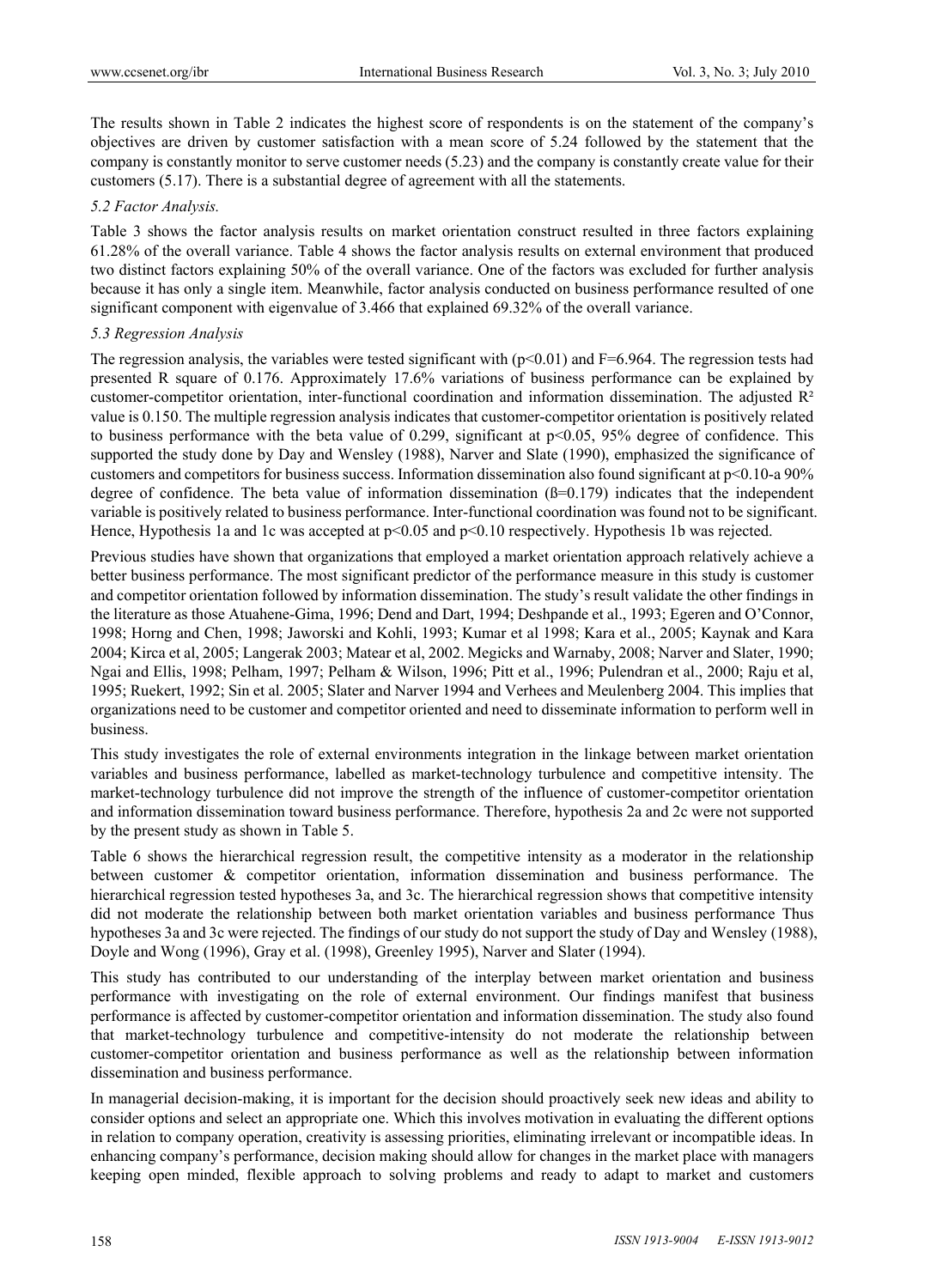expectations. Management must consistently motivate the team players in the firm so that they will analyse customers' needs and seek ways to satisfy them. Besides that, try to adapt the products to these needs and react to competitors' actions and responses. The management team also should collaborate with the firm's workers and share information about customers and competitors that direct them to firm's goals.

The competences of knowledge and experience will need to be built on and expanded to develop distinctive expertise using motivation, communication, coordination, and leadership. Management should be able to demonstrate responsibility by their proactive behaviour and a positive outlook in searching for better way of carrying out task and delivery of marketing activity such as through the usage of the Internet to gain market information. Understand how employees can create customer needs, the communication from customer-staff -management decision makers should be practiced in the firm in allowing and ensuring firm's customers have relevant and necessary information for product consumption. The main factor, which is significantly related to business performance are sharing information about competitor and rapid response to competitor actions. This will definitely need the management to focus on maintaining communication with all functional units/departments in the organization and gathering information about competitors and customers. The management needs to recognize and compile useful information and must have the ability to interpret and draw useful and timely conclusions from competitor information. At the same time, ability to learn from mistakes is another important aspect in the development of business performance.

#### **6. Conclusion**

This study establishes the importance of market orientation for smaller agro-food organizations in order to obtain a sustainable competitive advantage by relating the degree of market orientation to the extent of success in achieving critical performance outcomes. This provides relevant and interesting insights to the understanding of the impacts of market orientation on business performance in a Southeast Asia business environment particularly in Malaysia. The implication for practicing managers is clear. An awareness of changes in the marketplace such as consumer perception and competitors' activity in order the firms can create product differentiation and carve out new market. Management commitment should involve the whole firm in building long-term commitment through activities such as inspiring and enthusing staff, feeding them with appropriate information and obtaining feedback in order to achieve better company's performance.

Implementation of a market orientation leads to improved financial and marketing performance. In terms of future research, remains a lot to be done in understanding the importance of agro-food companies in Asia. The limited attention given to marketing and business performance studies in this sector, provide ample scope for further study. Future studies should improve the model by incorporating other relevant independent variables and dependent variables. Research should seek out and examine various contexts where the meaning and conceptualization of market orientation might differ from each other.

#### **References**

Appiah-Adu, K. (1998). Market orientation and performance: empirical tests in a transition economy. *Journal of Strategic Marketing,* 6, 25–45.

Atuahene-Gima, K. (1996). Market orientation and innovation. *Journal of Business Research*, 35, 93-103.

Bhuian S.N. (1997). Exploring market orientation in banks: an empirical examination in Saudi Arabia. *Journal of Service Marketing,* 11, 5, 317– 28.

Day, George S. and Robin, W. (1988). Assessing Advantage: A Framework for Diagnosing Competitive Superiority. *Journal of Marketing,* 52, 1–20.

Deng, S. and Dart, J. (1994) Measuring market orientation: a multi-factor, multi-item approach. *Journal of Marketing Management,* 10, 725–42.

Deshpande, R., Farley, J.U. & Webster, F.E. Corporate culture, customer orientation and innovativeness in Japanese firms. *Journal of Marketing,* 57, 23-37.

Diamantopoulos, A. and Hant, S. (1993). Linking market orientation and company performance: Preliminary evidence on Kohli and Jaworski's framework. *Journal of Strategic Marketing,* 1, 93-121.

Doyle, P. and Wong, V. (1996). Marketing and International Competitiveness: An Empirical Study', in J. Beracs, A. Bauer and J. Simon (eds) Marketing for an Expanding Europe, Proceedings of the 25''' EMAC Conference, Budapest, May, 351-70.

Egeren, M.V. and O'Connor, S. (1998). Drivers of market orientation and performance in service firms. *Journal of Services Marketing,*12, 1, 39-58.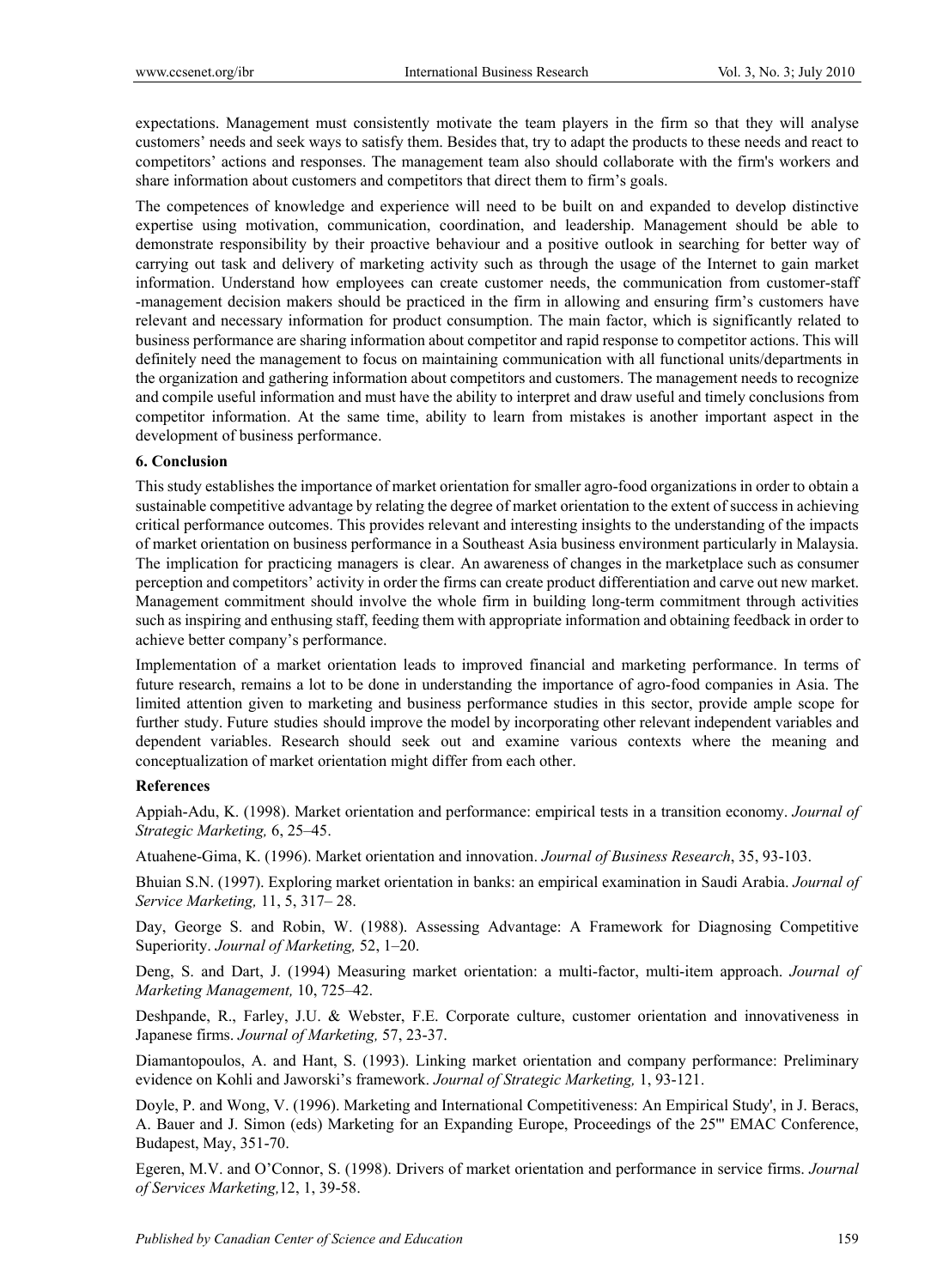Gray, BJ., Matear, S. & Matheson, P. (1998). Market orientation and performance: Implications for managers in developing economies in P. Andersson (eds) Marketing Research and Practice, Track 2 International Marketing, Proceedings of the 27'th EMAC Conference, May, 297—314.

Greenley, G.E. (1995). Market Orientation and Firm Performance: Empirical Evidence from UK Companies. *British Journal of Management,,* 6, 1, 1-13.

Han, J. K., Kim, N. and Srivastava, R.K. (1998). Marketing Orientation and Organizational Performance: Is Innovation a Missing Link?. *Journal of Marketing,* 62(October), 30–45.

Horng, S.C. and Chen, C.H. (1998). Market orientation of small and medium sized firms in Taiwan. *Journal of Small Business Management,* 79-85.

Jaworski, B. J. and Kohli, A. K. (1993). Market orientation: antecedents and consequence. *Journal of Marketing*, 57, July, 53–70.

Kara, A., Spillan, J.E. and DeShields, O.W. (2005). The Effect of a Market Orientation on Business Performance: A Study of Small-Sized Service Retailers Using MARKOR Scale. *Journal of Small Business Management,* 43, 2, 105–118.

Kaynak, E. and Kara, A. (2004). Market orientation and organizational performance: A comparison of industrial versus consumer companies in Mainland China using market orientation scale MARKOR. *Industrial Marketing Management,* 33, 8, 743-753.

Kirca, A. H., S. Jayachandran and W. O. Bearden. (2005). Market Orientation: A Meta-Analytic Review and Assessment of Its Antecedents and Impact on Performance. *Journal of Marketing* , 69, 2, 24–41.

Kumar, K., Subramaniam, R. and Yauger, C. (1998). Examining the market orientation-performance Relationship: a context-specific study. *Journal of Management*, 24, 2, 201-233.

Kohli, Ajay K. and Bernard J. Jaworski. (1990). Market Orientation: The Construct, Research Propositions, and Managerial Implications. *Journal of Marketing,* 54, 1-18.

Langerak, Fred. (2003).The effect of market orientation on positional advantage and organizational performance*. Journal of Strategic Marketing,* 11, 2, 93–115.

Matsuno, Ken and John T. Mentzer .(2000). The Effects of Strategy Type on the Market Orientation–Performance Relationship. *Journal of Marketing,* 64, 1–16.

Matear, S., Osborne, P., Garrett, T. And Gray, B.J. (2002). How does market orientation contribute to service firm performance? An examination of alternative mechanisms. *European Journal of Marketing,* 36, .9/10, 1058-1075

Megicks, P. and Warnaby, G. (2008). Market orientation and performance in small independent retailers in the UK. *The International Review of Retail, Distribution and Consumer Research,* 18, 1, 105-119.

Narver, John C. and Stanley F. Slater. (1990). The Effect of a market orientation on business profitability. *Journal of Marketing,* 54, 20–35.

Ngai, J.C.H. and Ellis, P. (1998). Market orientation and business performance: some evidence from Hong Kong. *International Marketing Review*, 15, 2, 119-139.

Nwokah, N.G. (2008). Strategic market orientation and business performance: The study of food and beverages organizations in Nigeria. *European Journal of Marketing,* 3/4, 279-286.

Pitt, L., Caruana, A. and Berthon, P.R. (1996). Market orientation and business performance: some European evidence. *International Marketing Review,* 13, 1, 5-18.

Pelham, A. M., and D. T. Wilson. (1996). A Longitudinal Study of the Impact of Market Structure, Firm Structure, Strategy, and Market Orientation Culture on Dimensions of Small- Firm Performance. *Journal of the Academy of Marketing Science,* 24, 1, 7–43.

Pelham, A.M. (1997). Market orientation and performance: the moderating effects of product and customer differentiation. *Journal of Business & Industrial Marketing,* 12, 5, 276-296

Pulendran, S., Speed, R. and Widing II, R.E. (2000). The antecedents and consequences of market orientation in Australia. *Australian Journal of Management*, 25, 2, 119-144.

Raju, P.S., Lonial, S.C. and Gupta, Y.P. (1995). Market orientation and performance in the Hospital Industry. *Journal of Health Care Industry*, 15, 4, 34-41.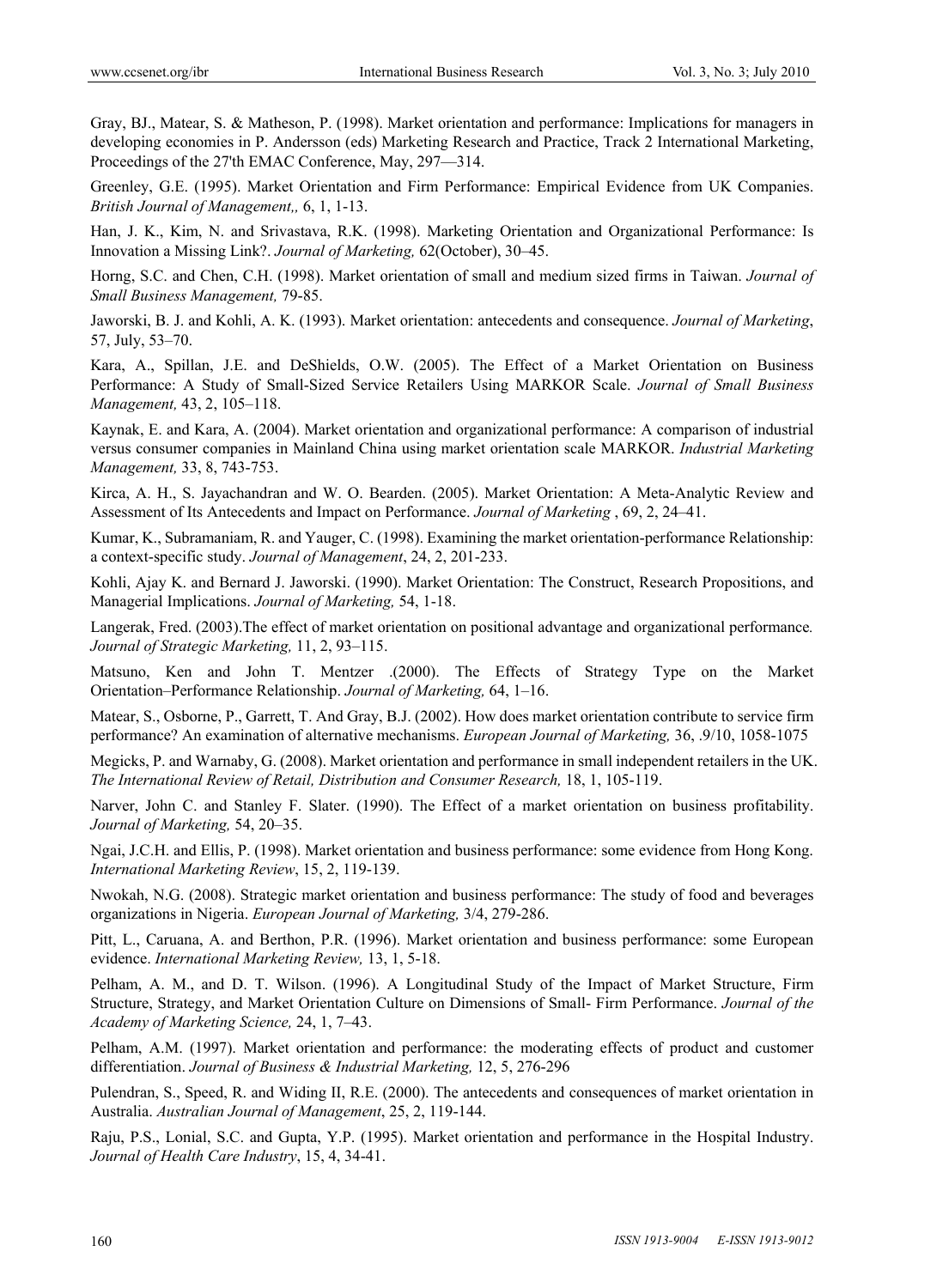Ruekert, R. W. (1992).Developing a Market Orientation: An Organizational Strategy Perspective. *International Journal of Research in Marketing, 9*, 225–245.

Sargeant A and Mohamad M. (1999). Business Performance in the UK hotel sector-does it pay to be market oriented?. *The Service Industries Journal*, 19, 3, 42-59.

Sekaran, U. (2003). Research methods for business: A Skill building *Approach*. John Wiley & Sons Publications.

Sin, L. Y. S, Tse, A. C. B., Yau, O. H. M., Chow, R. P. M. and Lee, J. S. Y. (2005). "Market Orientation, Relationship Marketing Orientation, and Business Performance: The Moderating Effects of Economic Ideology and Industry Type. *Journal of International Marketing,* 13, 1, 36–57.

Siguaw. J.A., Simpson, P.M. and Baker, T.L. (1998). Effect of Supplier market orientation on distributor market orientation and the channel relationship: the distributor perspective. *Journal of Marketing*, 62, 3, 99-111.

Shergill, G.S. and nargundkar, R. (2005). "Market orientation, marketing innovation as performance drivers: extending the paradigm. *Journal of Global Marketing,* 19,1, 27-44.

Slater, S,F. and Narver, J. C. (1994). Does Competitive Environment Moderate the Market Orientation, Performance Relationship*. Journal of Marketing,* 58,1, 46-55.

Verhees, F.J.H.M. and Meulenberg, M.T.G. (2004). Market orientation, innovativeness, product innovation and performance in small firms. *Journal of Small Business Management,* 42, 2, 134-154.

|                                       | Frequency      | Percentage |
|---------------------------------------|----------------|------------|
| <b>Role in Industry</b>               |                |            |
| Manufacturer                          | 79             | 77.5       |
| Exporter                              | $\overline{4}$ | 3.9        |
| Wholesaler                            | $\overline{4}$ | 3.9        |
| Supplier                              | 6              | 5.9        |
| Distributor                           | 9              | 8.8        |
| <b>Main Business</b>                  |                |            |
| Snack food                            | 39             | 38.2       |
| Sauces/spices                         | 12             | 11.8       |
| Dairy products                        | $\overline{4}$ | 3.9        |
| Cereal products                       | $\mathbf{1}$   | 1.0        |
| Frozen food                           | 16             | 15.7       |
| Beverage                              | 13             | 12.7       |
| Other                                 | 17             | 16.7       |
| <b>Ownership Structure</b>            |                |            |
| Independent owned                     | 75             | 73.5       |
| Subsidiary of local company           | 14             | 13.7       |
| Subsidiary of foreign company         | 3              | 2.9        |
| Joint venture of with local company   | 3              | 2.9        |
| Joint venture of with foreign company | $\overline{4}$ | 3.9        |
| Other                                 | $\overline{3}$ | 2.9        |
| % marketing experienced employees     |                |            |
| $0 - 20%$                             | 38             | 37.3       |
| 21-40%                                | 26             | 25.5       |
| $41 - 60%$                            | 21             | 20.6       |
| 61-80%                                | 15             | 14.7       |
| 81-100%                               | $\overline{2}$ | 2.0        |
| Concern in food manufacturing         |                |            |
| quality                               | 81             | 79.4       |
| low fat                               | 5              | 4.9        |
| variety of flavours                   | $\overline{7}$ | 6.9        |
| ingredients                           | $\overline{4}$ | 3.9        |
| price                                 | $\overline{2}$ | 2.0        |
| packaging                             | 1              | 1.0        |
| others                                | $\overline{c}$ | 2.0        |

Table 1. Description of Study Sample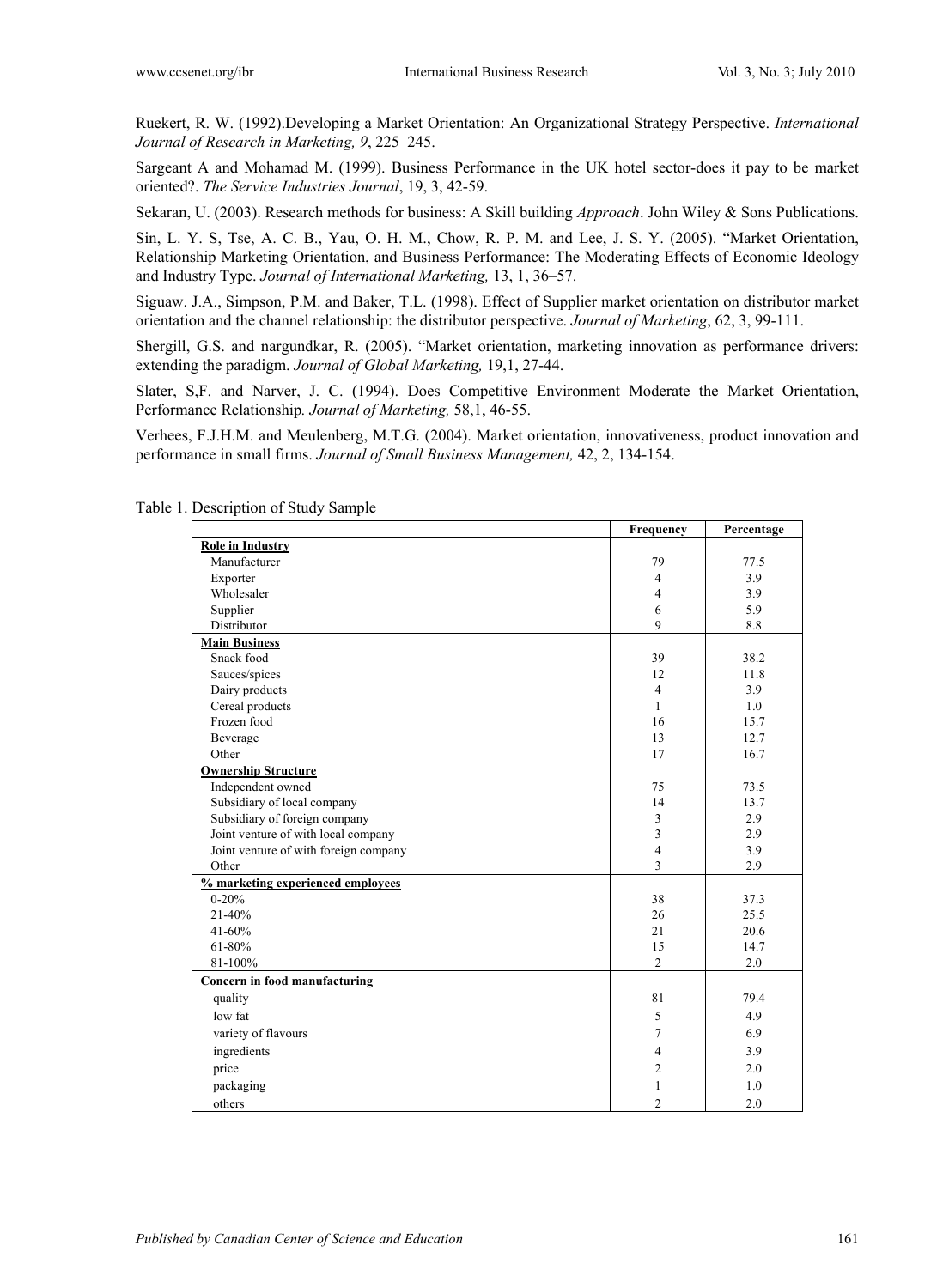| <b>Age of Company</b>                        |                |      |
|----------------------------------------------|----------------|------|
| Less than 5 years                            | 30             | 29.4 |
| 5-9 years                                    | 21             | 20.6 |
| $10-14$ years                                | 16             | 15.7 |
| $15-24$ years                                | 16             | 15.7 |
| 25 years and above                           | 19             | 18.6 |
| <b>No of Employees</b>                       |                |      |
| Less than 5                                  | 17             | 16.7 |
| $5-10$                                       | 21             | 20.6 |
| $11 - 24$                                    | 19             | 18.6 |
| $26 - 50$                                    | 18             | 17.6 |
| Over 50                                      | 27             | 26.5 |
| <b>Incentive</b>                             |                |      |
| Export incentive                             | $\mathbf{Q}$   | 8.8  |
| Research & Development incentive             | 12             | 11.8 |
| Training incentive                           | 29             | 28.4 |
| General incentive                            | 9              | 8.8  |
| Other                                        | 40             | 39.2 |
| None                                         | $\overline{3}$ | 2.9  |
| <b>Relationship with government agencies</b> |                |      |
| <b>SMIDEC</b>                                | 25             | 24.5 |
| <b>MARA</b>                                  | 11             | 10.8 |
| <b>FAMA</b>                                  | 10             | 9.8  |
| <b>MITI</b>                                  | 5              | 4.9  |
| <b>MARDI</b>                                 | 10             | 9.8  |
| Ministry of Agriculture                      | $\tau$         | 6.9  |
| Others                                       | 27             | 26.5 |
| None                                         | $\tau$         | 6.9  |
| <b>Quality &amp; Safety Certification</b>    |                |      |
| Good manufacturing practice (GMP)            | 14             | 13.7 |
| <b>HACCP</b>                                 | 16             | 15.7 |
| <b>ISO</b>                                   | 45             | 44.1 |
| JAKIM (halal)                                | 16             | 15.7 |
| Other                                        | $\overline{c}$ | 2.0  |
| None                                         | 9              | 8.8  |

Table 2. Descriptive statistic for market orientation

| <b>Items</b>                                  | Mean | <b>Standard Deviation</b> |
|-----------------------------------------------|------|---------------------------|
| Business Strategy to increase customer value  | 4.99 | 0.814                     |
| Frequent measure customer satisfaction        | 4.94 | 0.877                     |
| Competitive advantage base on customer's need | 4.85 | 0.948                     |
| Respond to competitive actions                | 4.85 | 0.883                     |
| Objective are driven by customer satisfaction | 5.24 | 0.869                     |
| Monitor customer needs                        | 5.23 | 0.743                     |
| Business functions are integrated             | 4.96 | 0.807                     |
| After sale service                            | 4.89 | 0.964                     |
| Management discuss competitor strategy        | 4.75 | 0.961                     |
| Share resources with business units           | 4.61 | 1.016                     |
| Opportunities for competitive advantage       | 4.93 | 0.859                     |
| Create value for customers                    | 5.17 | 0.746                     |
| Customer info freely communicated             | 4.39 | 1.351                     |
| Share competitor info                         | 4.72 | 1.120                     |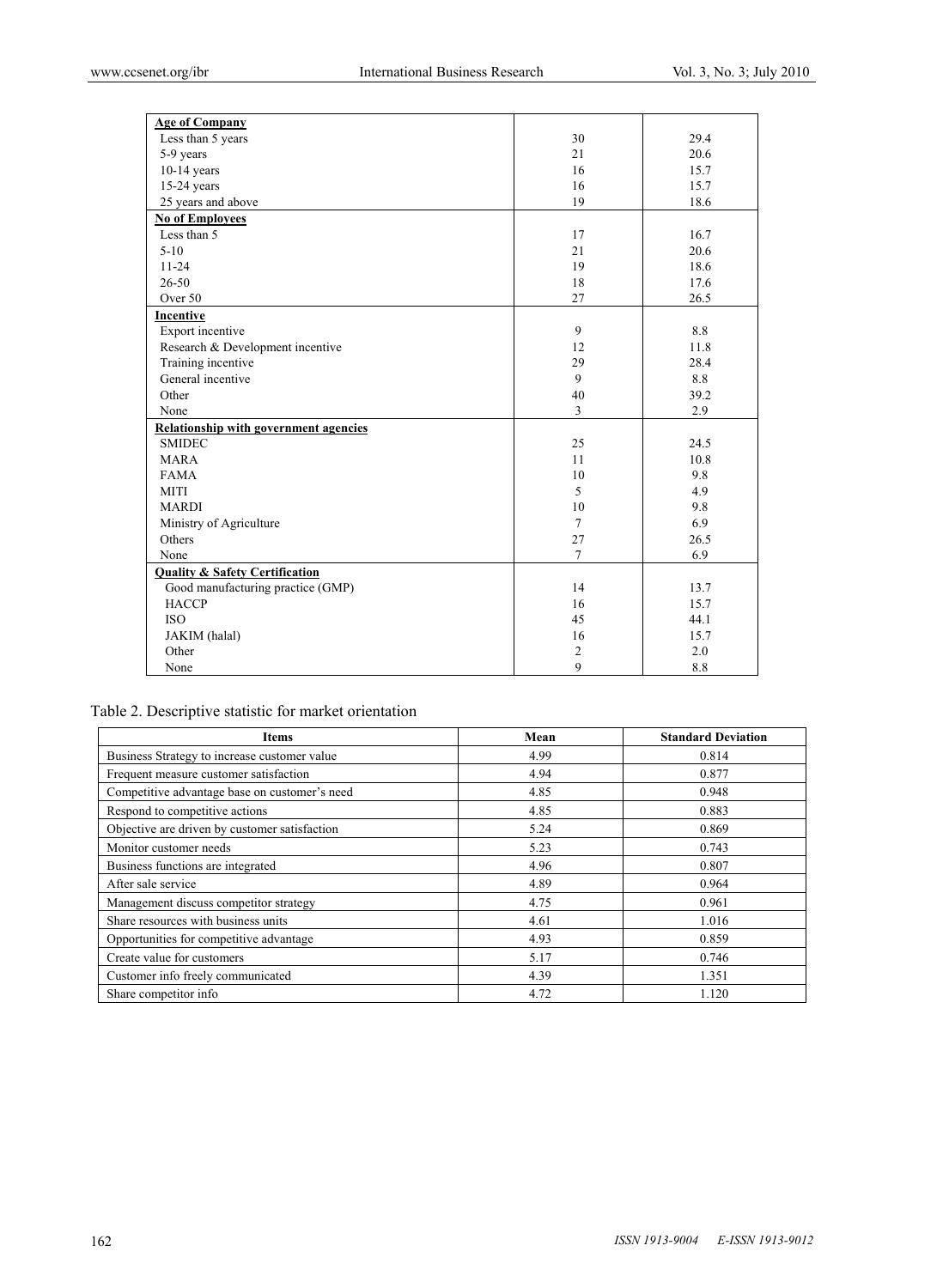# Table 3. Factor Analysis for Market Orientation

| <b>Variables</b>                                       | F1     | F2     | F3     |
|--------------------------------------------------------|--------|--------|--------|
| <b>Factor 1: Customer &amp; Competitor Orientation</b> |        |        |        |
| Business strategy to increase customer value           | 0.784  |        |        |
| Frequent measure customer satisfaction                 | 0.745  |        |        |
| Competitive advantage base on customer's need          | 0.692  |        |        |
| Respond to competitive actions                         | 0.659  |        |        |
| Objective are driven by customer satisfaction          | 0.633  |        |        |
| Monitor customer needs                                 | 0.624  |        |        |
| Business functions are integrated                      | 0.616  |        |        |
| After sale service                                     | 0.500  |        |        |
| Management discuss competitor strategy                 | 0.549  |        |        |
| <b>Factor 2: Inter-functional Coordination</b>         |        |        |        |
| Share resources with business units                    |        | 0.832  |        |
| Opportunities for competitive advantage                |        | 0.623  |        |
| Create value for customers                             |        | 0.623  |        |
| <b>Factor 3: Information Dissemination</b>             |        |        |        |
| Customer info freely communicated                      |        |        | 0.803  |
| Share competitor info                                  |        |        | 0.755  |
| Eigenvalue                                             | 4.295  | 2.248  | 2.037  |
| Percentage variance (Cumulative :61.283%)              | 30.681 | 16.055 | 14.547 |
| <b>Cronbach Alpha (Reliability)</b>                    | 0.885  | 0.719  | 0.600  |
| KMO: 0.868                                             |        |        |        |

### Table 4. Factor Analysis for External Environment

| <b>Variables</b>                                                                             | F1    | F2    |
|----------------------------------------------------------------------------------------------|-------|-------|
| <b>Factor 1: Market and technology turbulence</b>                                            |       |       |
| Customers' product preference change quite a bit over time                                   | 0.818 |       |
| Our customers tend to look for new varieties of food all the time                            | 0.753 |       |
| The technology in our industry is changing rapidly                                           | 0.752 |       |
| Technology changes provide big opportunities in our industry                                 | 0.657 |       |
| <b>Factor 2: Competitive Intensity</b>                                                       |       |       |
| We are witnessing demand for our food products from customers who never bought before        |       |       |
| Price competition is common in our industry                                                  |       | 0.833 |
| Sometimes our customers are very price sensitive but on other occasions, price is relatively |       | 0.657 |
| unimportant.                                                                                 |       | 0.652 |
| There are many promotions wars in our industry                                               |       | 0.503 |
| Eigenvalue                                                                                   | 2.720 | 2.268 |
| Percentage variance (Cummulative: 50%)                                                       | 27.30 | 22.70 |
| <b>Cronbach Alpha(Reliability)</b>                                                           | 0.786 | 0.670 |
| KMO:0.826                                                                                    |       |       |